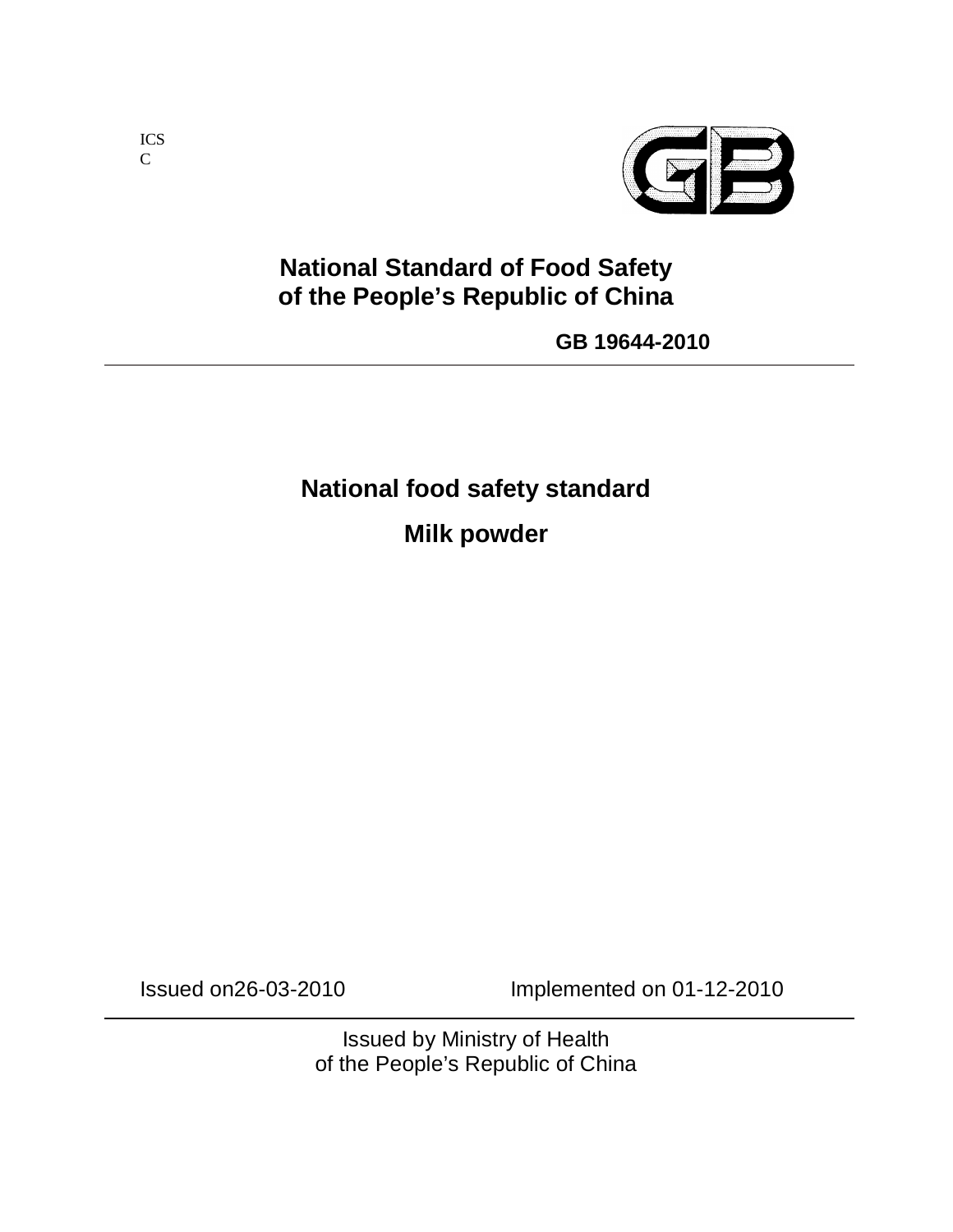#### **Preface**

This standard is corresponding to the standard of CAC: Codex Stan 207-1999 Codex Standard for Milk Powders and Cream Powder. The consistency degree of this standard with Codex Stan 207-1999 is non-equivalent.

This standard replaced the part index of GB 19644-2005 Milk Powder Hygiene Standardand and GB/T 5410-2008 Milk Powder. In case of the index involved in GB/T 5410-2008 Milk Powder, this standard shall prevail.

In comparison with GB 19644-2005, the major changes of this standard are as follows:

- $-$  The name of standard is changed to "Milk powder"
- $-$  The application scope of this standard is modified;
- $-$  "Terms and definitions" is specified;
- $-$  The sensory requirement is modified;
- $-$  The requirement for whole milk powder added sugar is cancelled;
- $-$  The fat requirements for skimmed milk powder and partial skimmed milk powder are cancelled;
- $-$  The limit of "remade milk acidity" is added for milk powder products produced from ovine milk as raw material;
- $-$  The impurity requirement is added;
- $-$  The limits of contaminants is directly cited from the requirement of GB2762;
- $-$  The limits of mycotoxins is directly cited from the requirement of GB2761;
- $-$  The expressing way of microbiology parameters is modified;
- $-$  The requirement for nutrition enhancers is added;

This standard replaces all previous standards, those issued editions are:

 $-$  GB 19644-2005.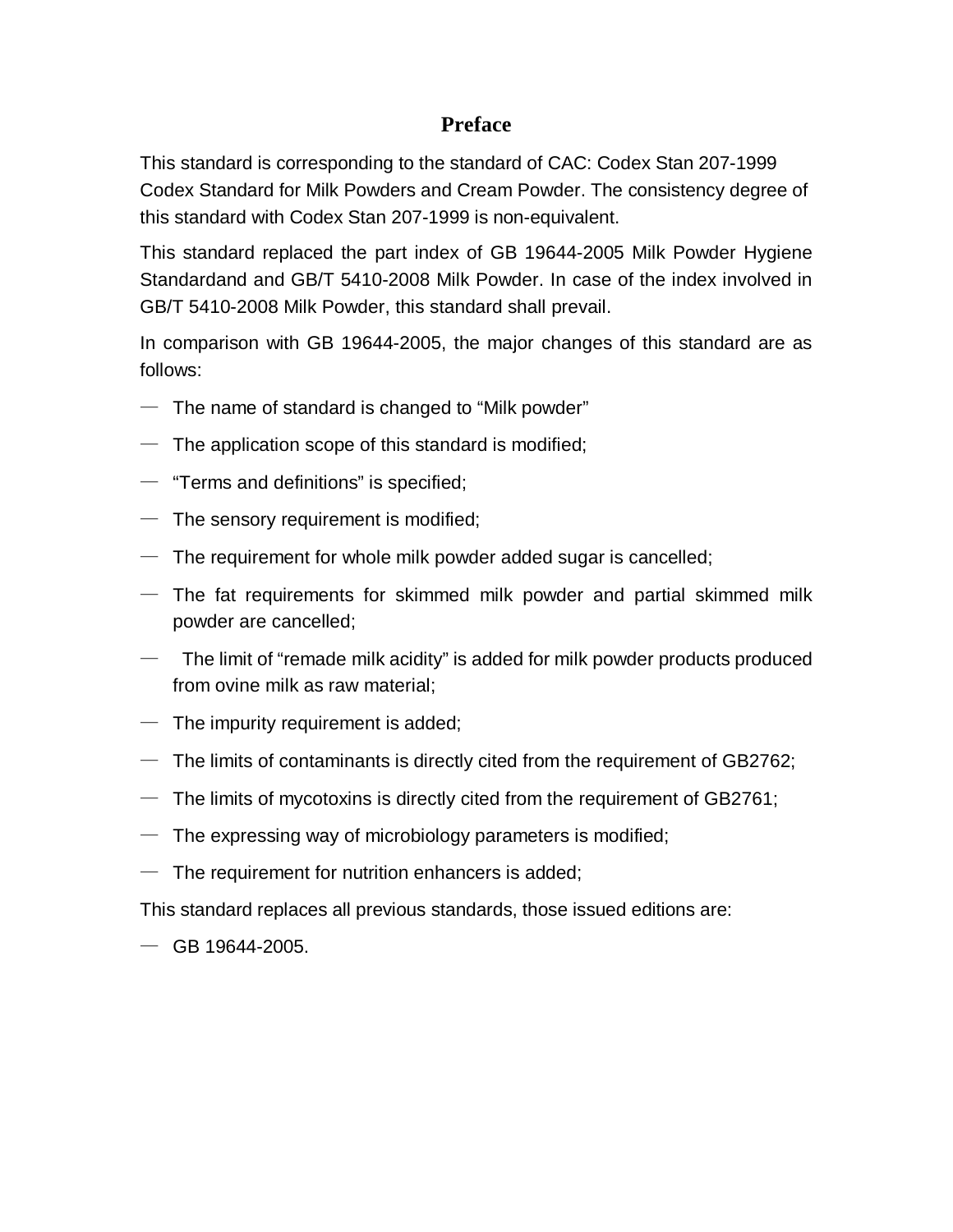# **National food safety standard**

# **Milk Powder**

### **1. Scope**

This standard applies to whole milk powder, skimmed milk powder, partial skimmed milk powder and formulated milk powder.

## **2. Normative reference**

The following normative documents are absolutely necessarily for the application of this standard. For dated references, only the dated edition of the normative document referred to applies. For undated references, the latest edition including all the modified notes of the normative document referred to applies.

#### **3. Terms and Definitions**

#### 3.1 milk powder

Milk powder means powder product produced from raw bovine milk (or ovine milk) as raw material.

#### 3.2 formulated milk powder:

Formulated milk powder means powder product that produced from raw bovine milk or ovine milk or its processed products as the major ingredient, with addition of other ingredients, with or without addition of food additives and nutrition enhancers, and the content of milk solids is not less than 70% in final product.

#### **4. Technical Requirements**

#### **4.1 Raw material requirements**

4.1.1 Raw milk:

Raw milk shall be in accordance with the requirement of GB 19301.

4.1.2 Other raw materials:

Other raw materials shall be in accordance with the corresponding safety standard and related regulation.

#### **4.2 Sensory requirements**

Sensory requirements shall be in accordance with the requirements in Table 1.

#### **Table 1 sensory requirements**

|--|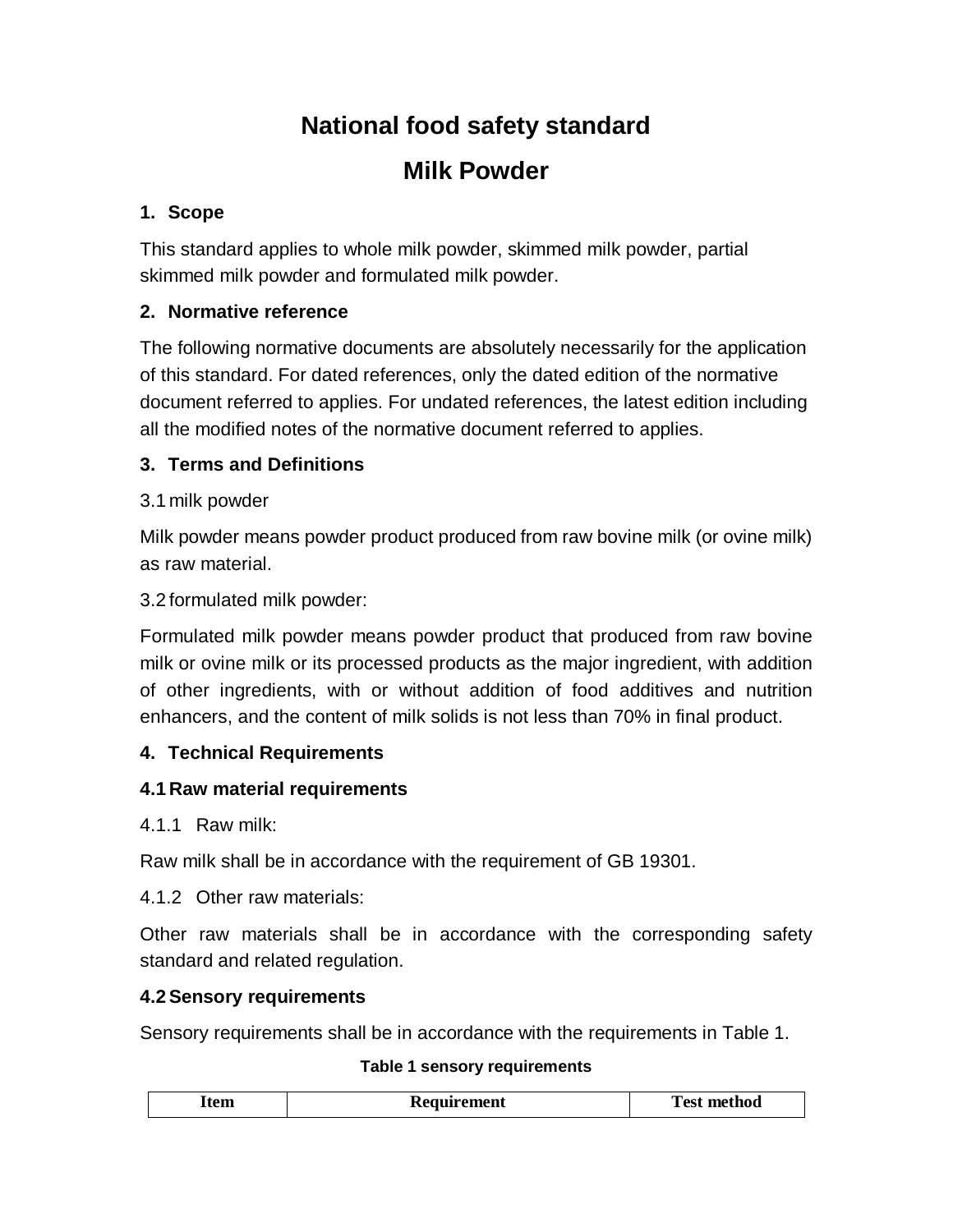|                                                                           |                             | Formulated milk                                                                      |                          |
|---------------------------------------------------------------------------|-----------------------------|--------------------------------------------------------------------------------------|--------------------------|
|                                                                           | Milk powder                 | powder                                                                               |                          |
| The color it should<br>Well-proportioned ivory<br>Color<br>yellow<br>have |                             |                                                                                      | Add moderate test        |
|                                                                           | sample into a 50ml          |                                                                                      |                          |
| Taste and aroma                                                           | Natural milk aroma, no      | The taste and flavor                                                                 | beaker, and observe      |
|                                                                           | abnormal flavor             | it should have                                                                       | the color, structure and |
| Structure and<br>appearance                                               |                             | appearance of the test                                                               |                          |
|                                                                           |                             | sample with nature<br>daylight. Smell and<br>taste after gargling<br>with warm water |                          |
|                                                                           | Dry and proportioned powder |                                                                                      |                          |
|                                                                           |                             |                                                                                      |                          |
|                                                                           |                             |                                                                                      |                          |

#### **4.3 Physical- chemical requirements**

Physical-chemical requirements should comply with Table 2.

| <b>Item</b>                                                           | Limits                   |                 | Test method |  |  |  |  |
|-----------------------------------------------------------------------|--------------------------|-----------------|-------------|--|--|--|--|
|                                                                       | Milk powder              | Formulated milk |             |  |  |  |  |
|                                                                       |                          | powder          |             |  |  |  |  |
| Protein/ $(\% ) \ge$                                                  | 34% of MSNF <sup>a</sup> | 16.5            | GB 5009.5   |  |  |  |  |
| $\overline{\text{Fat}}^{b}/(\%)\geq$                                  | 26.0                     |                 | GB 5413.3   |  |  |  |  |
| Remade milk                                                           |                          |                 | GB 5413.34  |  |  |  |  |
| acidity/ $(T)$                                                        |                          |                 |             |  |  |  |  |
| Bovine milk $\leq$                                                    | 18                       |                 |             |  |  |  |  |
| Ovine milk $\leq$                                                     | $7 - 14$                 |                 |             |  |  |  |  |
| Impurity/ (mg/kg)                                                     | 16                       |                 | GB 5413.30  |  |  |  |  |
| ≤                                                                     |                          |                 |             |  |  |  |  |
| Moisture content/(%)                                                  | 5.0                      |                 | GB 5009.3   |  |  |  |  |
| ≤                                                                     |                          |                 |             |  |  |  |  |
| a. Milk Solids Non Fat $(\%)$ =100%-milk fat $(\%)$ - moisture $(\%)$ |                          |                 |             |  |  |  |  |
| b. Only apply to whole milk powder                                    |                          |                 |             |  |  |  |  |

#### **Table 2 Physical-chemical requirements**

## **4.4 Limits of Contaminants**

The limits of contaminants shall be in accordance with GB 2762.

#### **4.5 Limits of Mycotoxins**

The limits of mycotoxins shall be in accordance with GB 2761.

#### **4.6 Microbiology requirements**